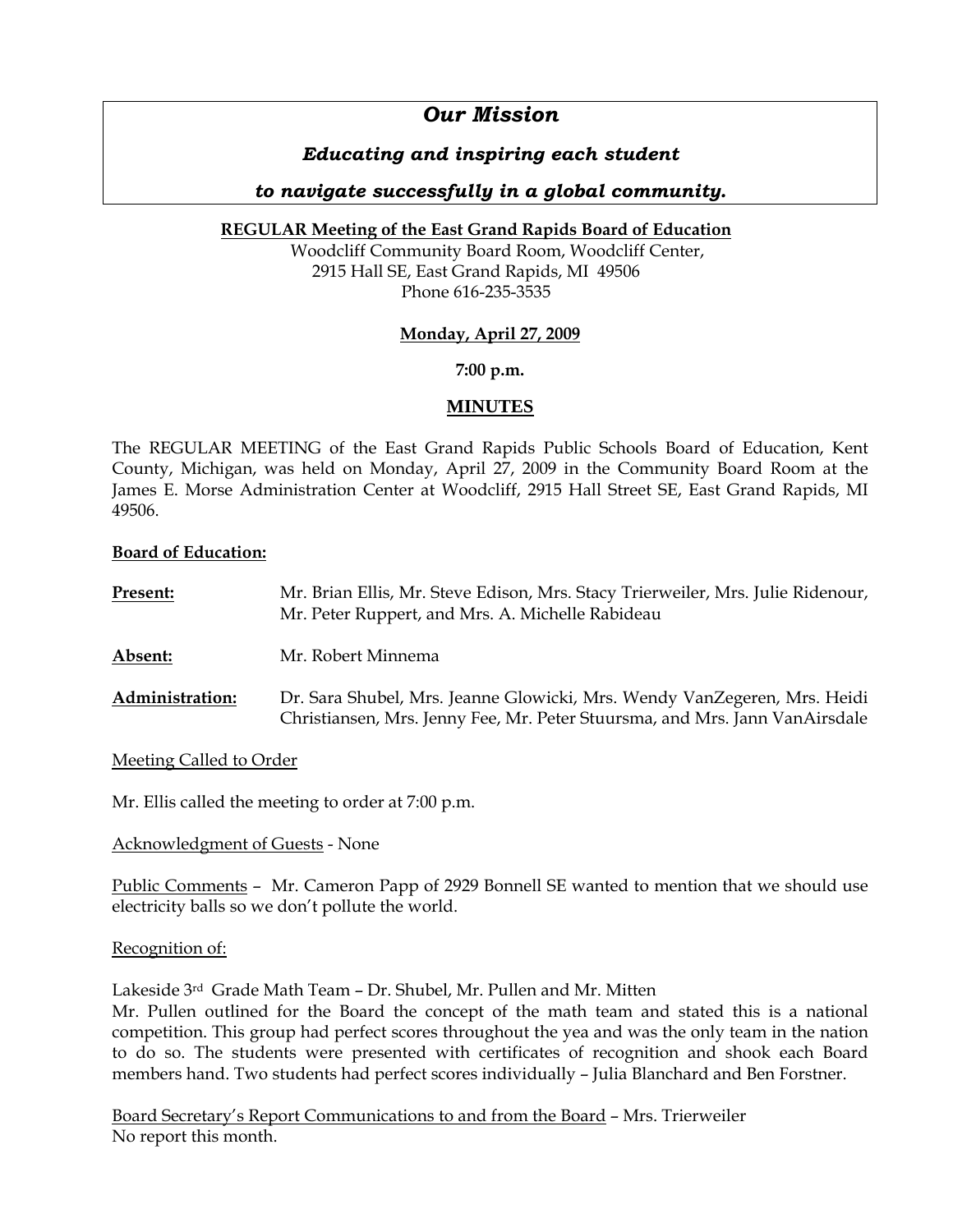REGULAR BOARD MEETING April 27, 2009 Page 2

### High School Student Council President's Report – Mr. Charlie Wondergem

Mr. Charlie Wondergem, Executive Board Treasurer, filled in for Mr. Sam Wohns. He noted that the freshman class is having a clothing drive for their service project, the sophomore class sponsored a flashlight foot race which was a financial success. They donated half to the class fund and half to Habitat. He stated that officer elections were held last week and results with be announced in a few days. Also a reminder that prom tickets are on sale this week.

#### EGREA President's Report - Mrs. Nancy McSkimming

Mrs. McSkimming stated that this is her last meeting. Shelly Schram will take over as President of the Association as of May. She thanked the Board for the meetings and noted that this is a very unique district that encourages involvement between administration and teachers. She commended the Board for encouraging teachers to be involved in developing professional development days, curriculum and representation on the budget committee.

Mr. Ellis stated that Item #16 will be moved up at this time.

### *Other Action Item*s:

### Acceptance of Grants from the East Grand Rapids Schools Foundation (Enclosure #16)

At the East Grand Rapids Schools Foundation meeting, the Foundation board awarded the spring grants. Betsy Raymond from the EGR Foundation will present the information.

Mrs. Ridenour moved to accept the grants awarded by the East Grand Rapids Schools Foundation as listed in Enclosure #16 and to thank the Foundation for its generous support of East Grand Rapids Schools. Mrs. Trierweiler seconded the motion. Mrs. Betsy Raymond reviewed the various grants awarded this spring. Motion passed 6-0.

## *Information Items:*

K-12 Science Update – Mrs. Jeanne Glowicki, Mr. Bill Trapp, Mr. Mike Arthur, Mrs. Laurie Potter, Mrs. Emily Jo Ziemba and Mrs. Betsy Anderson (Enclosure #8)

Mrs. Glowicki introduced the members of the committee in addition to the people named above. She and various committee members outlined the work of the committee. There were questions from the Board. Mrs. Glowicki thanked each member of the committee for their work and their passion to science.

#### Facilities Update – Mr. Steve Edison

Mr. Edison reported that work on the plaza and concrete work will begin to show progress. He noted that we are on budget and on time. The 2006 bond proposal contingency money is almost all used. The 2007 bond has 80% of the project completed with money left in contingency funds. Memorial Field will be ready for graduation.

#### Fall 2008 Grades 3-9 MEAP Report – Mr. Doug Jenkins (Enclosure #10)

Mr. Jenkins reviewed the finally embargoed MEAP scores. He discussed changes in the MEAP, gave an overview of guided school improvement and presented IGOR (Information Gathering to Obtain Results). There were questions from the Board following his presentation.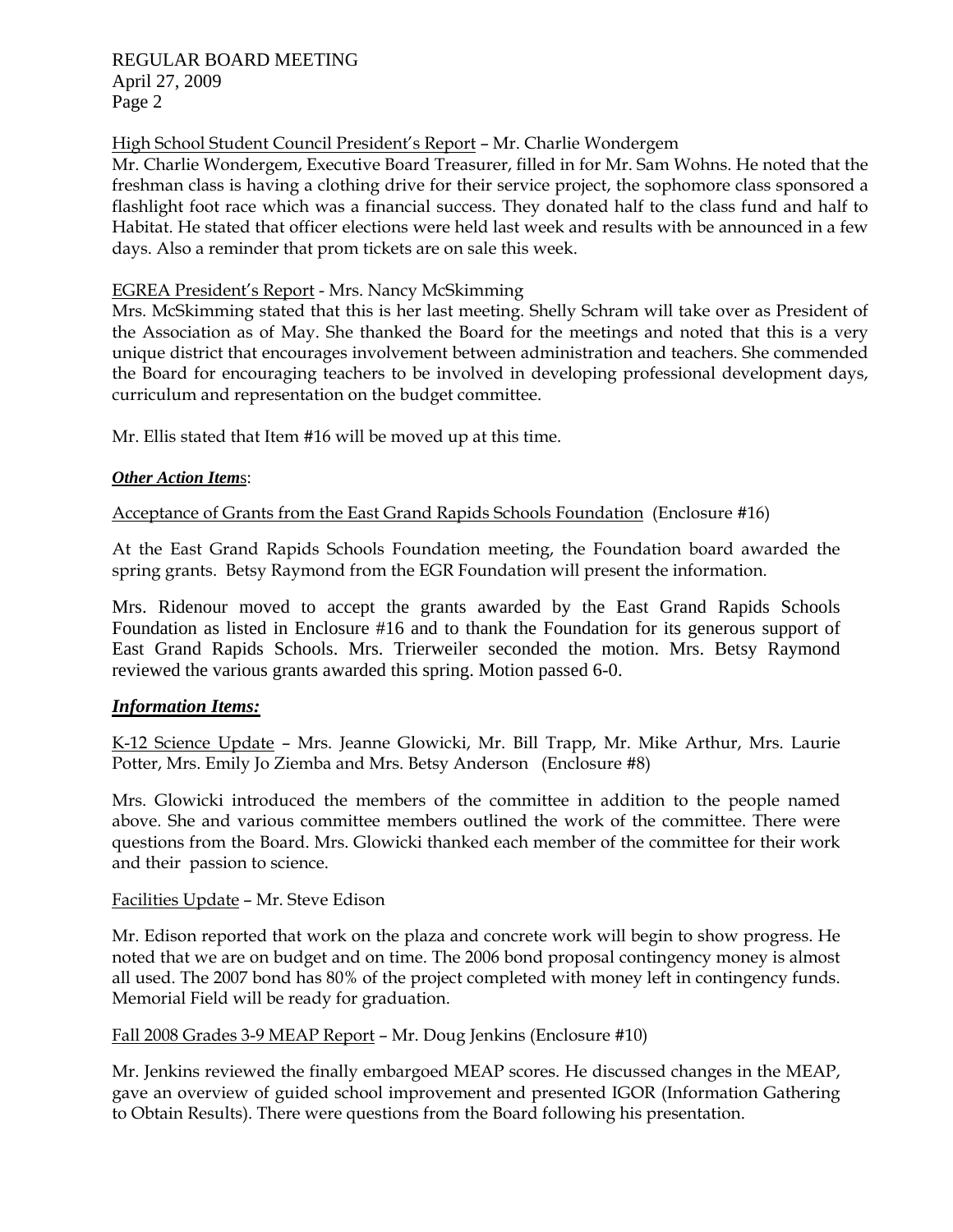First Reading of New Policy #4455 (Wellness) – Mr. Kevin Philipps (Enclosure #11)

Mr. Philipps and Mrs. Trierweiler stated this is a policy we must have by law. We already are doing everything in the policy, but now we have documentation of our expectations. This policy will be brought before the Board for approval at the next meeting in May.

Budget Update and Budget Committee 2009-2010 Recommendations – Mr. Kevin Philipps (Enclosure #12)

Mr. Philipps presented a power-point of the work of the budget committee and also presented and reviewed the recommendations of the committee. The recommendations will also be reviewed at the various PTA meetings, building staff meetings and the community for input. The final vote will be taken by the Board at the June 8<sup>th</sup> meeting. He thanked the Budget Committee for their work and professionalism. There were questions and discussion by the Board.

### *Action Items - Consent Agenda:*

| Background: | In order to save time during the meeting, we are using a Consent |
|-------------|------------------------------------------------------------------|
|             | Agenda. Items in the Consent Agenda include those that are       |
|             | routine or have been previously discussed by the Board of        |
|             | Education. Any Board Member may request to have any item         |
|             | removed for a separate discussion and vote.                      |

Recommendation: Motion to approve items in the Consent Agenda Numbers 13 through  $15$ .

Approval of Minutes of REGULAR MEETING of 3/19/09 (Enclosure #13)

Approval of Minutes of SPECIAL MEETING of 4/20/09 (Enclosure #14)

Approval of Payment of Bills for March 2009 (Enclosure #15)

Mrs. Ridenour moved to approve consent agenda items #13-15. Mr. Edison seconded the motion. Motion passed 6-0.

#### *Other Action Item*s:

## Approval of the Superintendent's Evaluation and Contract Extension (Enclosure #17)

The Board conducted the annual evaluation of Dr. Shubel on April 20, 2009. They reviewed the Superintendent's goals and her performance. Mr. Ellis, Board President, will present a summary evaluation for Board approval. Mr. Ellis stated that the Board and Dr. Shubel had in depth conversation and a review of the goals and progress made this year towards those goals

Mr. Ellis moved to approve the Superintendent's Evaluation and extend her contract by a year to June 30, 2012. Mrs. Rabideau seconded the motion. Motion passed 6-0.

#### *Administrative Reports:*

#### Superintendent

We the People Update – Dr. Shubel stated that the We the People team was phenomenal during their hearings in Washington, DC. This evening they are still waiting to hear how they did in the national competition. She noted that the whole team was very well prepared and also very